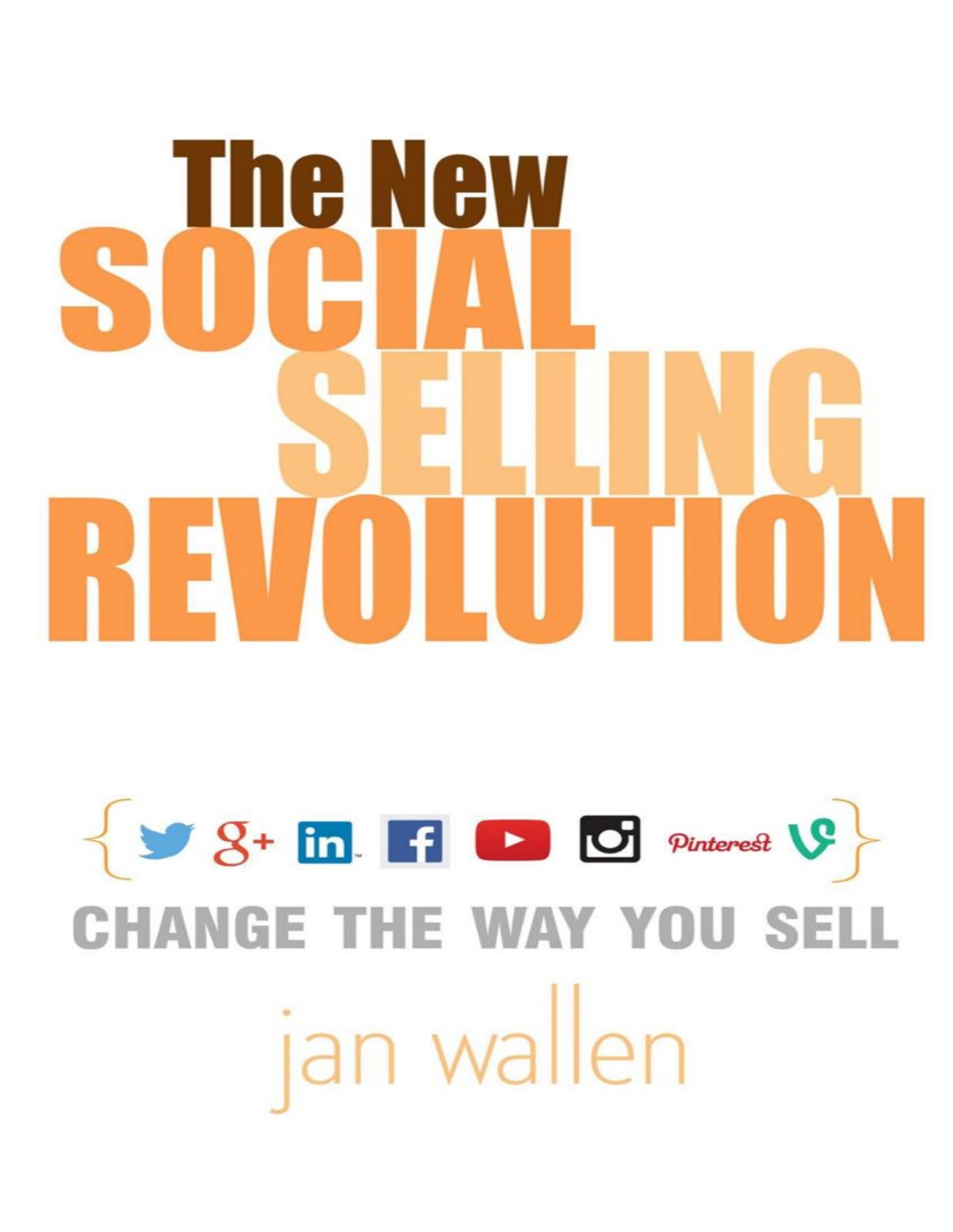#### **Disclaimer / ©**

#### **The New Social Selling Revolution: A Game Changer**

Copyright 2015, 2014, 2013, 2012, 2011, 2010, 2009, 2008 by Jan B. Wallen

All rights reserved. No part of this book may be reproduced in any form whatsoever; by photography or xerography or by any other means, broadcast or transmission, by translation into any kind of language, nor by recording electronically or otherwise; stored in a retrieval system, or transmitted in any form or by any means (electronic, mechanical, photocopying, recording or otherwise) without prior written permission of the publisher, except by a reviewer, who may quote brief passages in critical articles or reviews. Requests for permission should be directed to [permissions@JanWallen.com](mailto:permissions@JanWallen.com) or mailed to Permissions, Online Networking Experts, 3042 Rt. 32, Saugerties, NY 12477.

Although Online Networking Experts has researched many sources to ensure the accuracy and completeness of the information contained in this book. Online Networking Experts cannot accept any responsibility for errors, inaccuracies, omissions, or any other inconsistency herein. Any slights against people or organizations are unintentional.

Educational and motivational materials from Online Networking Experts are available at special discounts for volume quantity purchases. Companies and organizations may purchase books for premiums or resale, or may arrange a custom edition. For additional information, contact [quantity@JanWallen.com.](mailto:quantity@JanWallen.com)

Online Networking Experts 3042 Route 32 Saugerties, NY 12477 www.Jan Wallen.com Phone: (203) 545-6104 Email: [jan@JanWallen.com](mailto:quality@JanWallen.com)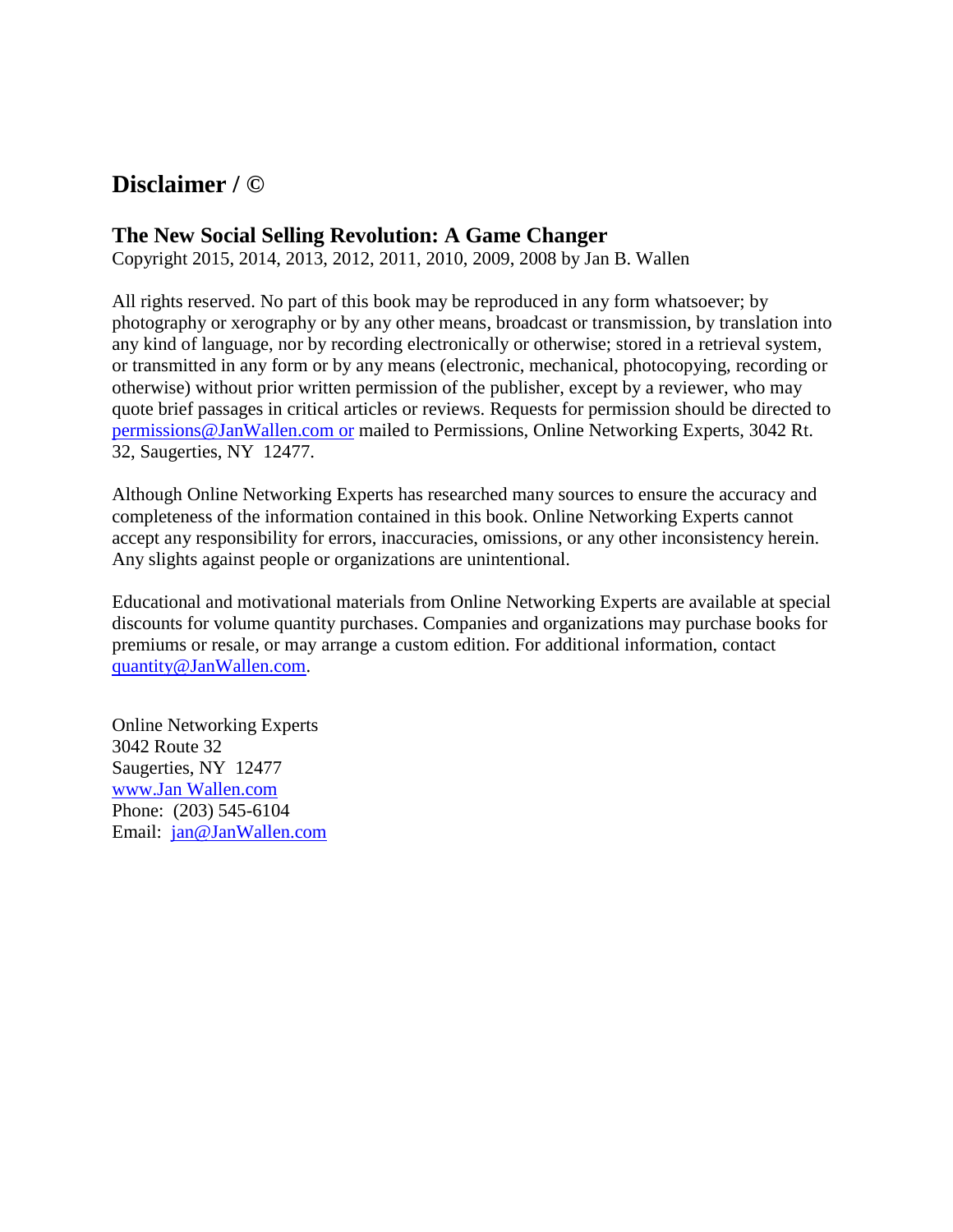#### **Table of Contents**

| Chapter 1 | <b>Create your Compelling Presence</b>                               |
|-----------|----------------------------------------------------------------------|
| Chapter 2 | <b>Generate Leads</b>                                                |
| Chapter 3 | Engage & Build Relationships                                         |
| Chapter 4 | Use Competitive & Business Intelligence                              |
| Chapter 5 | Showcase your Expertise - Be the Expert                              |
| Chapter 6 | Facebook, Twitter, Pinterest, Instagram<br>Google+, YouTube and Vine |
| Chapter 7 |                                                                      |
| Chapter 8 |                                                                      |
| Chapter 9 | Case Study in Action<br>My Favorite Experts, Books and Blogs         |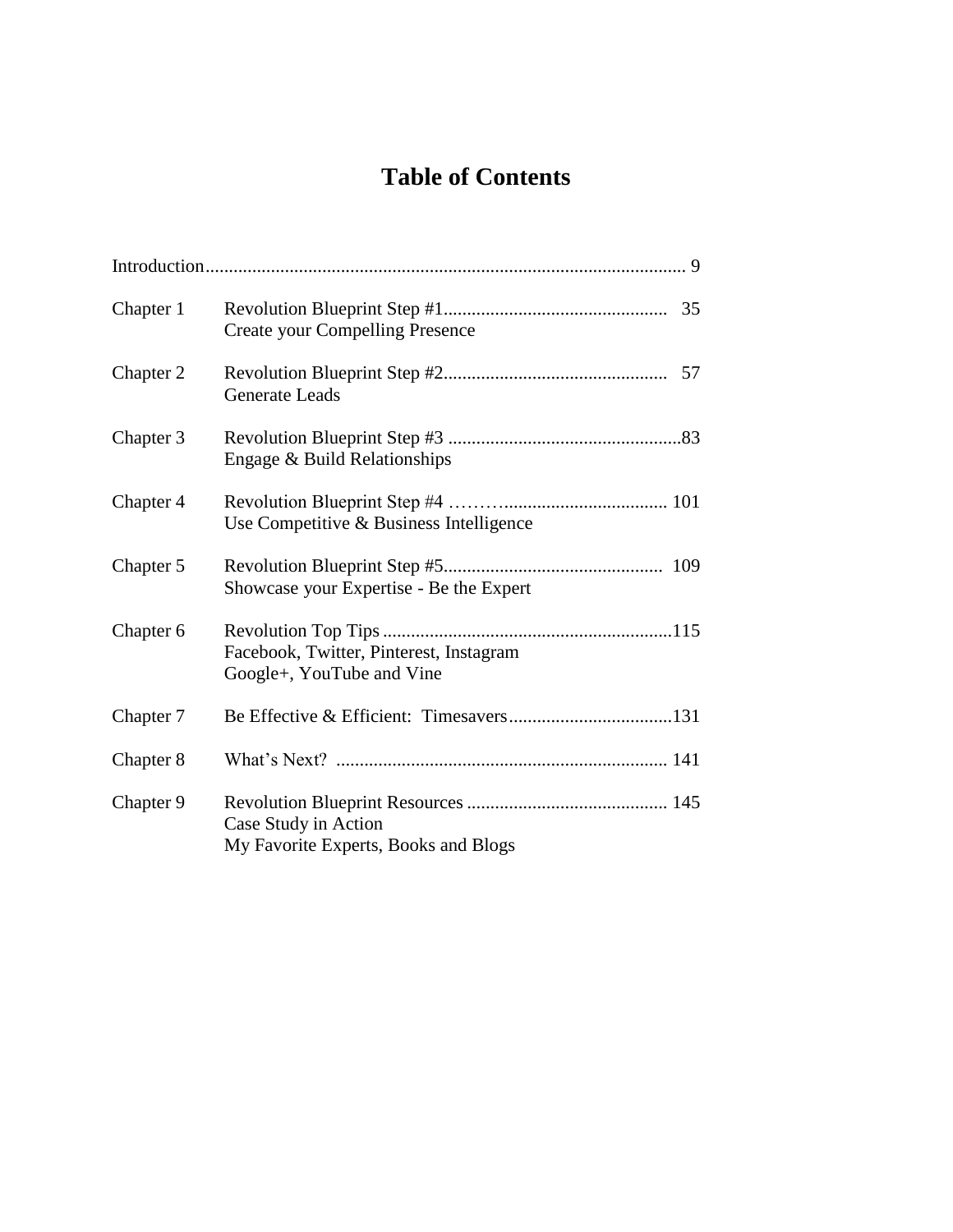#### **About the Author**

Jan is a Social Seller. She combines social media with her direct, hands-on experience and expertise in all aspects of sales, sales support and customer success. She knows sales and sales challenges from every perspective: top producer salesperson, inside sales manager, account manager/client retention specialist and CRM (Customer Relations Management) project leader for Fortune 500 and Big 4 firms. And now Jan brings that to Social Selling initiatives, showing sales teams how to open doors to close sales, boost their sales as much as 10-fold, and close more sales, more easily.

She uses social media to boost her company's sales, and created *The New Social Selling Revolution* program based on proven strategies and tactics she used to build her training, consulting and speaking business. These proven strategies and tactics are outlined in her books. Jan is the author of *Mastering LinkedIn in 7 Days or Less* and now *The New Social Selling Revolution: A Game Changer*. She started and managed a national selling skills program for PricewaterhouseCoopers partners and rolled out a new CRM system for one of their national sales forces. After that she started a selling skills business, and specializes in Social Selling.

Jan is active in MENG (Marketing Executives Networking Group) and LinkedIn groups in sales, strategic account management and social media marketing. Jan publishes *The New Social Selling Revolution* blog (JanWallen.com/blog/),and has been featured in [Business News](http://www.businessnewsdaily.com/586-social-networking-linkedin-uncertain-future.html)  [Daily,](http://www.businessnewsdaily.com/586-social-networking-linkedin-uncertain-future.html) the Business Insider, [Entrepreneur Podcast Network,](file:///C:/Users/Jan/Desktop/2012%20PROMO%20Mats/ePodcastNetwork.com) [iCANny's webcast,](http://www.ustream.tv/channel/hvfci-june-2012) the Shelley Palmer Blog, the Redmond Sales Coach newsletter, MENGonline blog, and radio shows including [Into Tomorrow,](file:///C:/Users/Jan/Desktop/2012%20PROMO%20Mats/:%20http:/www.graveline.com/pastshows/Show_Notes_For_The_Weekend_Of_February_3_2012.html) BlogTalk Radio (Lead Generation and Prospecting), and Significant Business Results Radio.

Jan enjoys the time at her office in Manhattan, living on their 41" Lord Nelson sailboat in Stamford, Connecticut, at their home in the Hudson Valley of New York, and working with her clients around the US and internationally. She loves the history of New York, artisan red wines and cheeses, reading mysteries (especially the problem-solving part), painting watercolors, traveling and spending time with family, friends and colleagues.

Visit Jan's blog (JanWallen.com/blog/), connect on LinkedIn [\(http://www.linkedin.com/in/janwallen\)](http://www.linkedin.com/in/janwallen), and follow her on Twitter (@TheJanWallen) and Google+ (@TheJanWallen).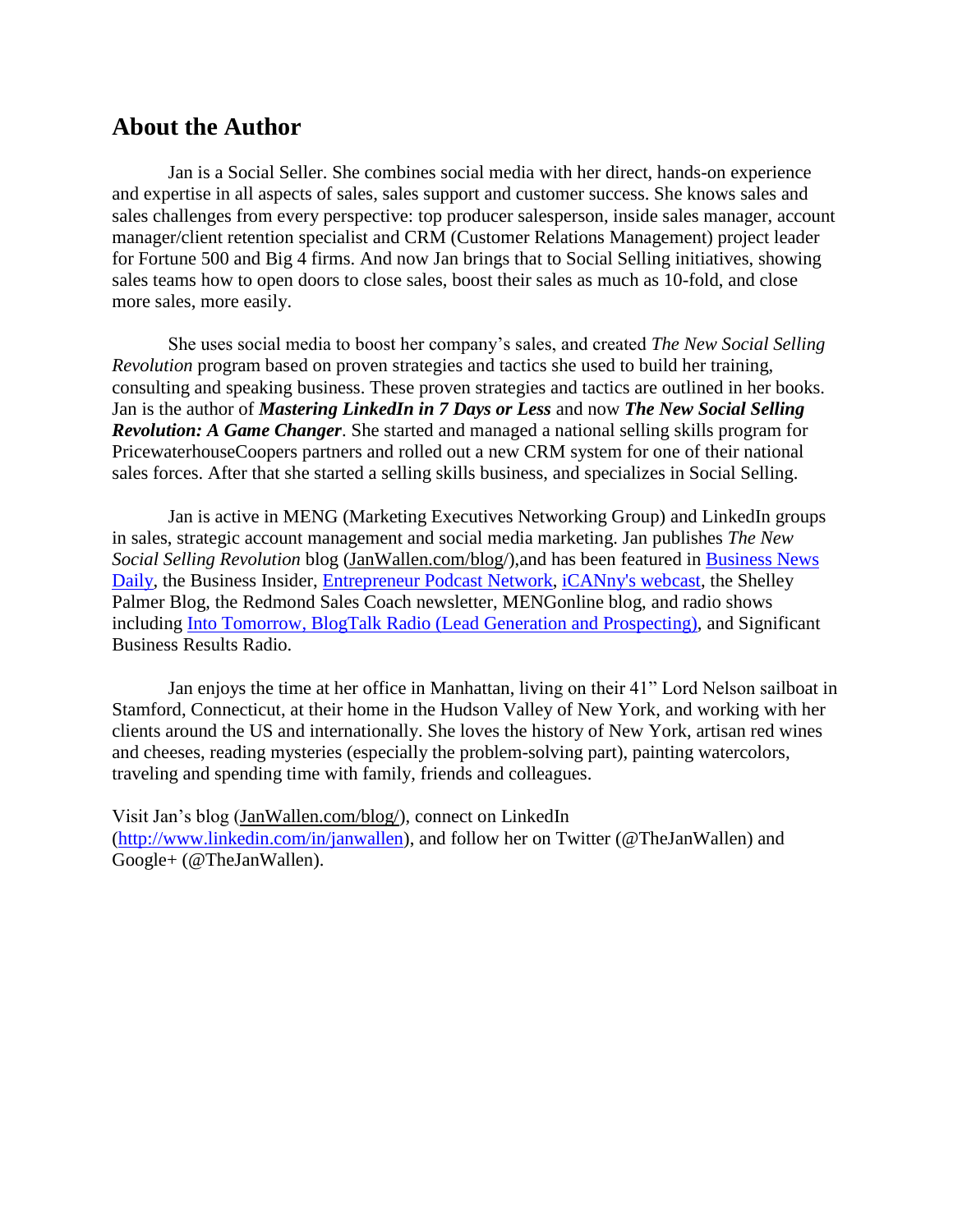#### **How to Use this Book**

Social media has started a new revolution in B2B selling that few salespeople know how to tap into. In this book, you'll learn how to

- easily contact key decision-makers
- quickly build trust, credibility and rapport, and
- close more sales, more easily

You'll never again need to make another cold call or feel rejected. You'll save time, be happier in your job, improve your self-confidence and boost your sales as much as 10-fold! Successful Social Sellers know they'll spend their time closing sales, not trying to open doors. This is *The New Social Selling Revolution* – Join us!

With social selling, generating more sales can be easier  $-i f$  you know the best practices and the right things to do. If not, it's a waste of time, and can actually hurt your sales. You'll learn the best practices – what really works.

This book is for busy salespeople, account executives, account managers, sales managers, professionals and business owners who don't have a lot of time and want to get results *now*. I cut through all the extraneous material so you don't have to sift through it all yourself. It's for you whether you're starting to use LinkedIn and social media, or whether you have 500+ connections and use LinkedIn daily.

In this book, you'll learn best practices and exactly what to do for your own sales and business development. You'll discover what to do in easy-to-read steps, and you'll be able to apply what you learn to your own sales territory, accounts and business development.

When you're a part of The New Social Selling Revolution, you'll create and save highly targeted prospect lists, build relationships, leverage relationships you already have, start more sales conversations, have a steady stream of meetings, receive InMail responses even if they don't reply to your emails, gain business and competitive intelligence, share relevant content, speed up the sales cycle, and win more business.

Your best and fastest results will come from focusing on the proven *Social Selling Revolution Blueprint* steps, and choosing your best track to get started. My approach is practical and results-oriented. It's not too technical. Even if you're not very tech-savvy, and you don't have a lot of time, you'll learn easily how to maximize social selling for your lead generation and to win more business.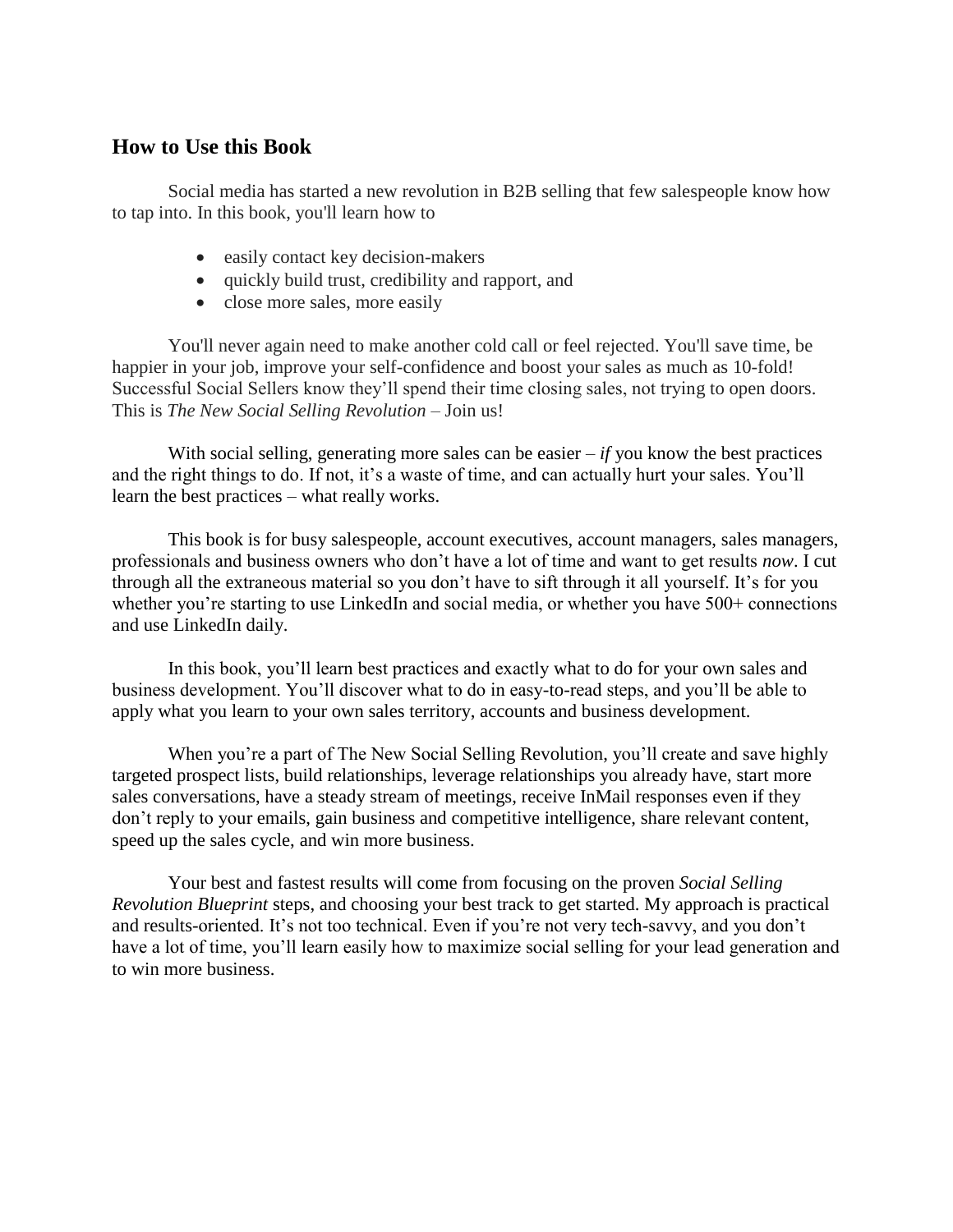#### *The New Social Selling Revolution Blueprint* **Steps:**

#### **#1 – Create your Compelling Presence**

#### **#2 – Generate Leads**

**#3 – Engage & Build Relationships**

#### **#4 – Use Competitive & Business Intelligence to Your Advantage**

#### **#5 – Showcase your Expertise: Be the Expert, Thought Leader & Influencer**

You'll find Insider Secrets and Action Steps throughout the book so you can immediately apply what you learn. These are recommendations based on my own experience, that of my clients and of others who use social selling with social media. As you join The New Social Selling Revolution and use social media more and more for your sales and business development, write your own Action Steps and apply what you learn to your own situation and goals.

Let's connect. Tell me you read my book.

I invite you to connect with me on LinkedIn [\(http://www.linkedin.com/in/janwallen\)](http://www.linkedin.com/in/janwallen). Follow me on Twitter (@thejanwallen) Friend me on Facebook (www.Facebook.com/TheJanWallen) Follow me / Add me to your Circles on Google+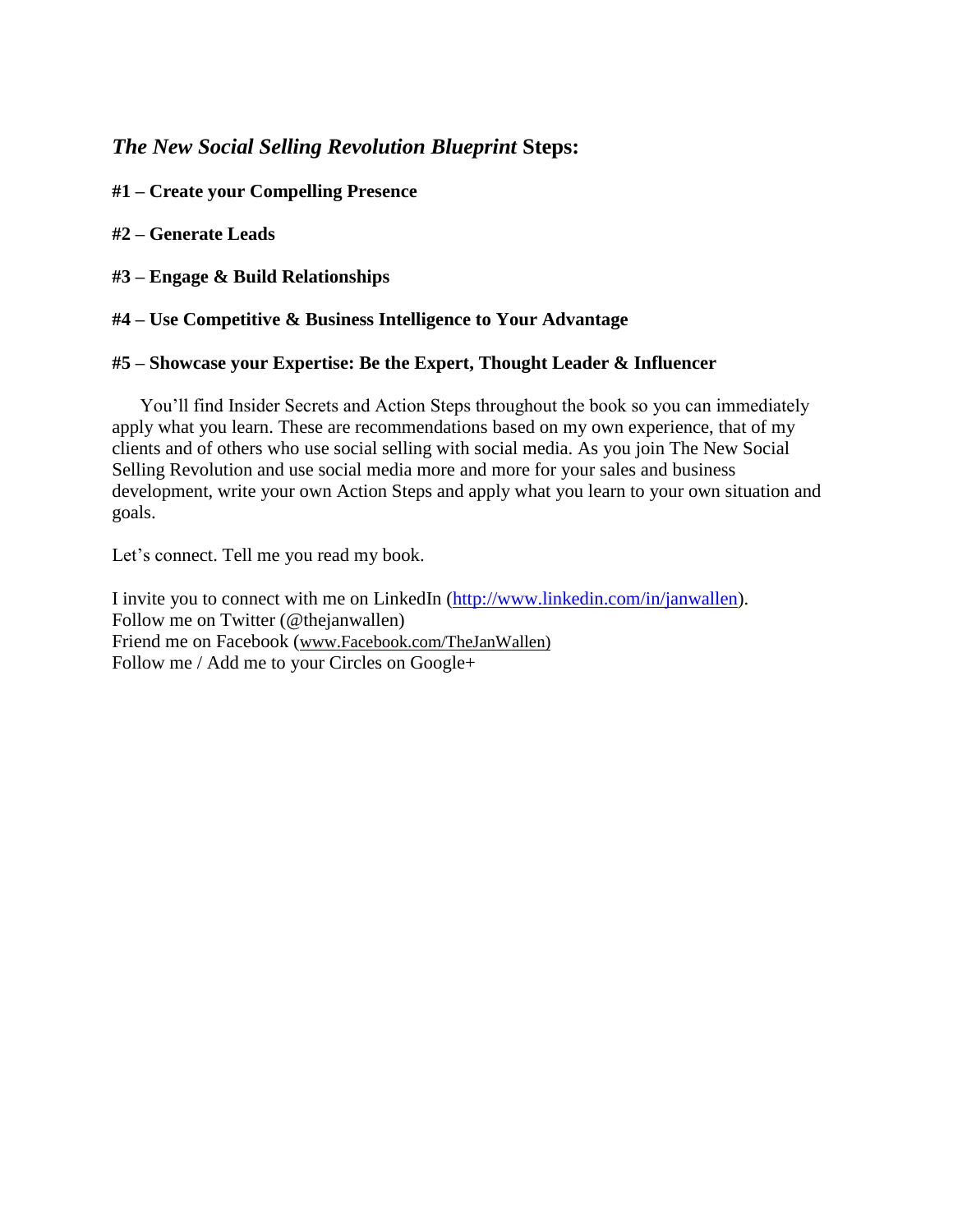#### **Introduction**

The sales world is changing rapidly  $-$  Are you keeping up? Is your sales team keeping up? Are you or your sales team spending their time closing sales or trying to open doors?

LinkedIn and social media are changing the way we buy and sell. It's changing the ways buyers, sellers and companies interact, and the way decision-makers make their buying decision. The traditional methods no longer work. And if you're not using the social sites and tools at your fingertips, you're making sales more difficult than it has to be and missing out on sales opportunities.

#### **Does Social Selling Really Work?**

LinkedIn is the social selling network for business-to-business (B2B) sales. A recent study of salespeople, entrepreneurs, sales managers, consultants and services providers who had revenue-generating responsibilities found that:

- "89.9% of respondents view LinkedIn as essential. Top sellers use LinkedIn as a strategic resource that can be leverage in multiple ways to create more opportunities
- LinkedIn contributes to opportunity creation. Overall, 4.9% of survey respondents attributed 'lots' of opportunities to their LinkedIn usage, while another 39.4% attributed "several" opportunities.

• Prospect research is the most frequent LinkedIn activity. And it's paying off with 61.4% of those who do so saying they're successful at initiating offline conversations with prospects.

• Top sellers use more of LinkedIn's capabilities. And they use them more often. The difference is often striking.

• Top sellers pay attention to their professional presence. Two of the most valuable activities on LinkedIn are sharing relevant content and showcasing personal expertise. The one-third of sellers taking advantage of this opportunity say it pays off handsomely.

• Knowledge of LinkedIn's capabilities is limited. The biggest challenge (stated by 58.0% of the respondents) is that they don't know how to use what's available from LinkedIn. And, 41.2% of respondents say they lack the time to learn and/or use LinkedIn." *(Cracking the LinkedIn Sales Code, [http://bit.ly/Crack-LI-Sales-Code\)](http://bit.ly/Crack-LI-Sales-Code)* 

Another study by InsideView found that:

- **10%** of executives respond to cold calls or unsolicited emails, yet
- **84%** will engage with a salesperson when they are connected through a friend or colleague and offer value *(InsideView)*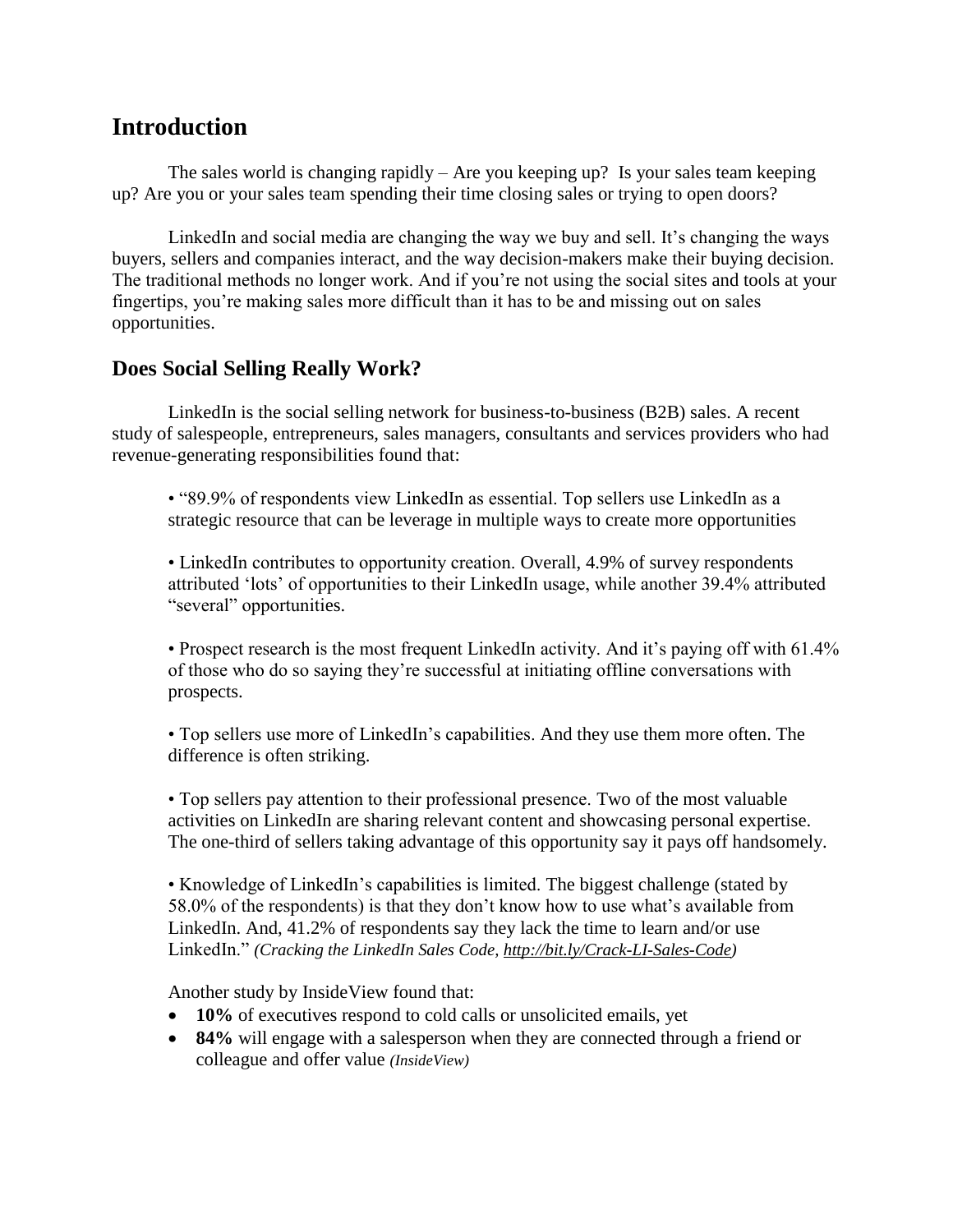#### **What Else Has Changed?**

If your marketing materials are long narratives, your buyers don't read them. They want to know "WII-FM" (What's In It For Me?) - clearly and concisely like a text message.

No one has time to read or do a lot of research. They know what they're looking for and they ask colleagues and friends for their opinions and recommendations before they talk to a salesperson. When they see what they're looking for and find the information they need in order to make a decision, they decide. Or they call a salesperson for a company on their short-list.

Buyers are looking for products and services differently now. They already have in mind what they want. They look online first. They want to see information that will help them make the buying decision, and they want it quickly and concisely.

Companies and people are looking for experts and checking their credentials online. They want to work with the best, and don't have a lot of time to do research.

Our crazy-busy world is also changing the way we do business. Salespeople can't get through to buyers. Have you experienced this? Your buyer looks at the phone and caller ID. If they don't recognize the number, they put you into voicemail. When they check their voicemail, they listen with their finger on the Delete Key. If they don't hear something that grabs their attention and makes them want to listen more . . . Delete.

Priorities shift – sometimes daily. We multitask. And with this time crunch, people are in reaction mode rather than proactive mode, and can't focus on anything beyond their noses. It's increasingly difficult to think strategically.

#### **What does that mean for sales, business development and revenue?**

It means the traditional sales techniques don't work. Because selling and buying are changing, it means changing the way you approach selling. As the saying goes, "If you keep on doing what you've always done, you'll keep on getting what you've always got." The definition of insanity also applies: "Insanity: Doing the same things and expecting different results."

To win more business in the social selling world and getting up-to-speed fast, it means adopting social media and sales best practices, gaining new habits and losing the ones that don't work. That means joining The New Social Selling Revolution. Don't waste time figuring it all out yourself. The proven *Social Selling Revolution Blueprint* steps that I've used to build my own business so that 95% of my clients, workshops and consulting engagements and for my clients are right here. Read on.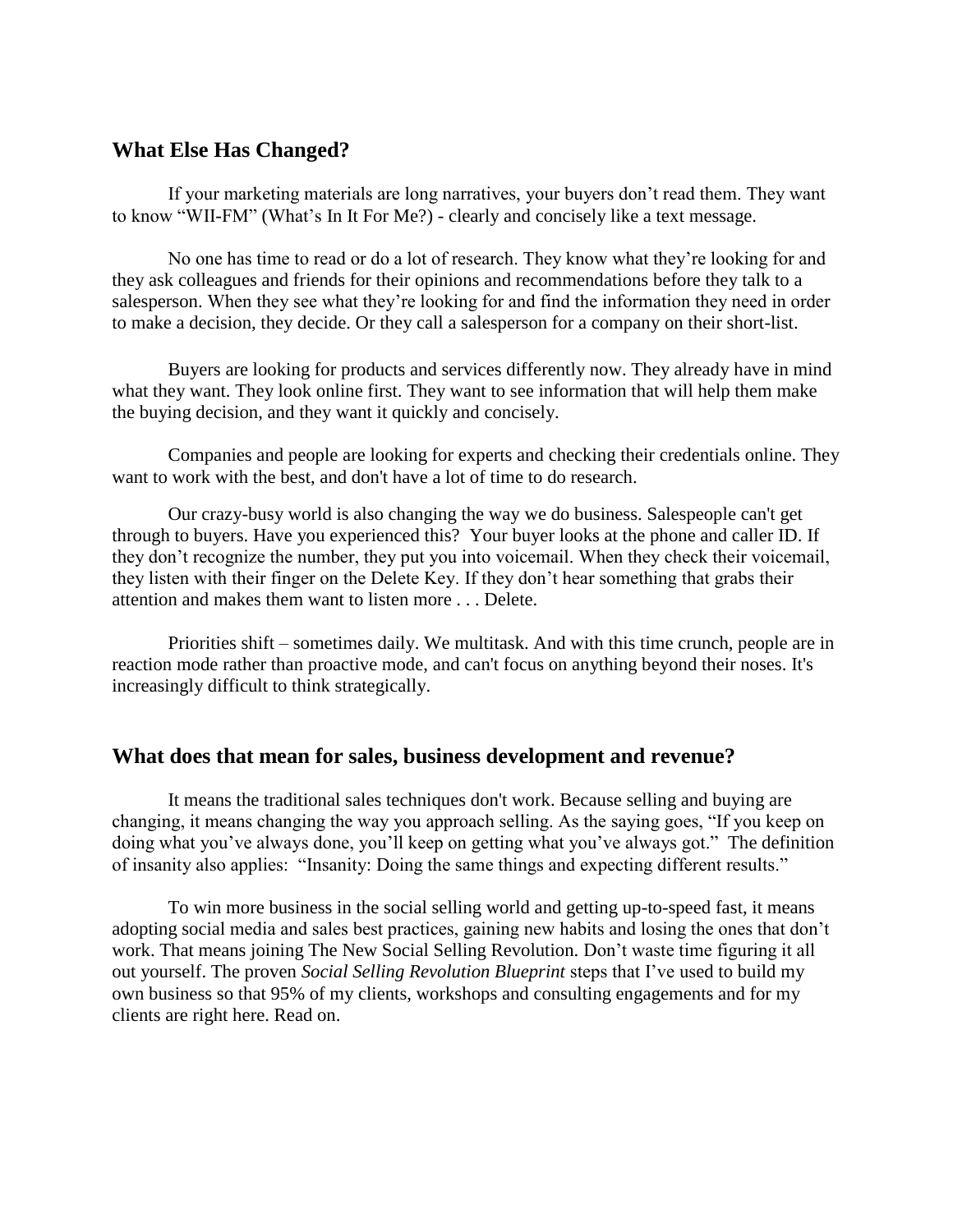#### **What Works Now?**

What works now is approaching your buyers on their terms, learning their business challenges and how your solution fits before you talk to them, building the relationship and trust, telling them how your solution fits, what differentiates it, and giving them the information they require to make the buying decision. It's critical to answer their specific questions, and also the one they always have in the back of their mind, even if they don't always say it: 'WII-FM? – What's In It For Me?" For example,

- 1. Add new social selling techniques and new tools to our sales tools.
- 2. Own your niche. Know the people in our niche better than you know your best friend.
- 3. Engage with your prospects: Listen to what they're asking and saying. Find out where they are in the buying process. Be clear, concise and focused on what they want to hear and what will help them make the buying decision. Social media is a valuable tool for this.
- 4. Make your sales messages like a text message short, clear, concise and compelling, with no "fluff" or wasted words. (This takes thought and practice. It's a lot easier to write and say a long message.)
- 5. Do not "sell" or pitch -- Build relationships strategically with people who are your potential clients and who can refer potential clients to you.
- 6. Stay on the radar screen of your decision-makers all the time

I know from personal experience with one of my clients how important it is to stay on the radar screen throughout the year.

My client was a commercial real estate company. Their agents called on the CFOs of growing companies that would be expanding into larger office space at some point in the near future. The CFOs knew that their company was growing, and that at some point they would be charged with finding larger office space. They didn't know exactly when that time would come.

Neither did the agents. What they did know was that as soon as the CFO got the go-ahead to look for a larger space, he or she would pick up the phone and call a commercial real estate agent. The question was, *which one* would he or she call? They'd call the agent who was at the top of their mind – very likely the last person they spoke to. So it was critical that the salesperson was *always* on the CFO's radar screen. We put steps in place so that the CFO regularly and consistently received relevant information and phone calls from their agent that was scheduled throughout the year. That meant that on the day that the CFO wanted to start looking for the larger space, my client's agent was the one that came to mind and the one they called.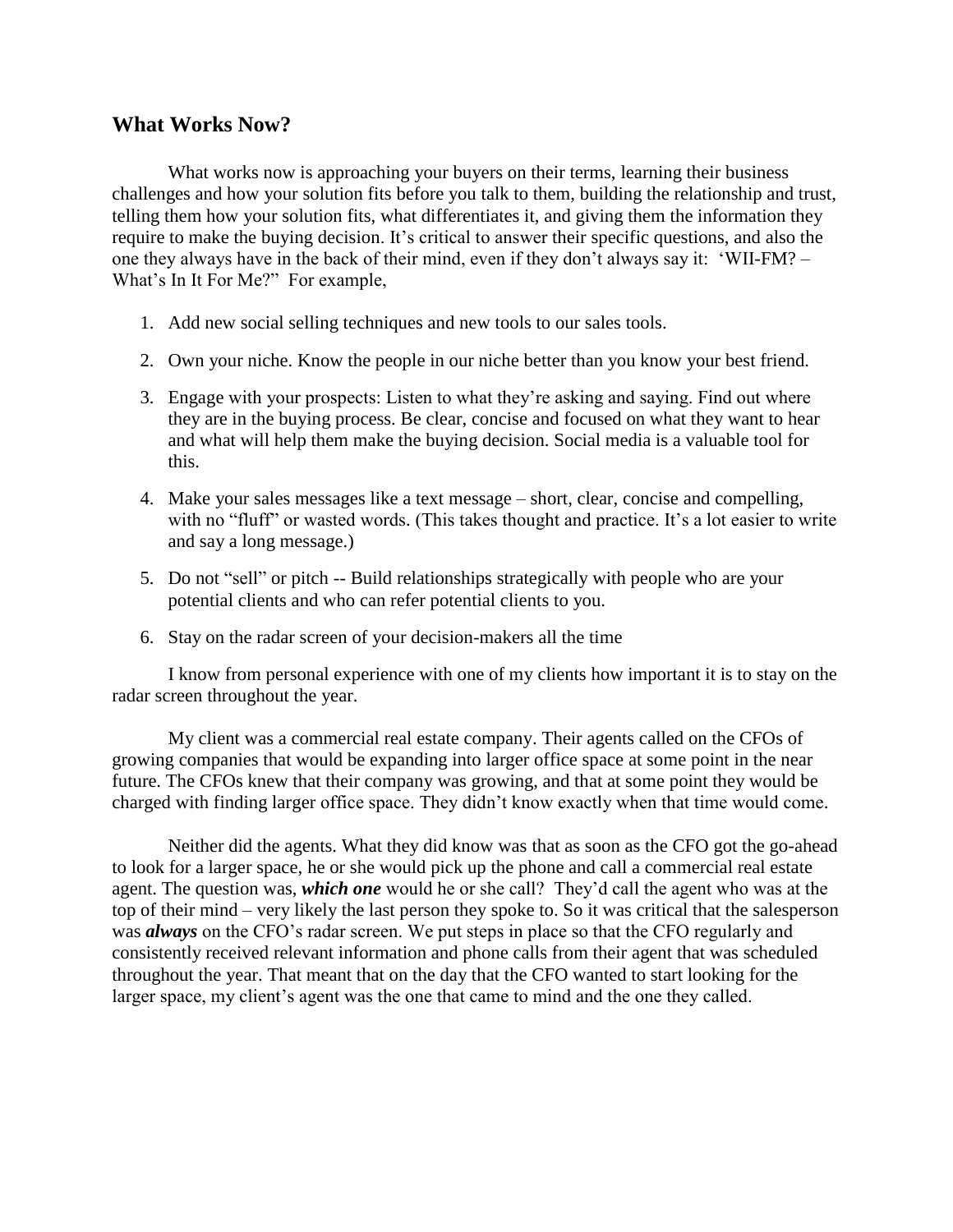#### **Where does Social Media Fit?**

LinkedIn and social media are excellent tools for B2B social selling where businesses sell to other businesses. LinkedIn members are professionals and business people who want to do business together. It puts all the information at your fingertips to build a relationship and make the sales.

All of the social media sites are excellent resources and ways to keep your finger on the pulse of what solutions your prospects are looking for and what's at the top of their minds. Twitter is especially good for spotting trends and seeing what your clients and prospects are talking about. LinkedIn is excellent for finding your ideal prospects and creating a highly targeted prospect list, gaining insights for competitive and business intelligence, engaging your prospects, building the relationship, and growing your sales. All of this is right at your fingertips.

#### **Making the Changes**

Joining the Revolution and shifting to the strategies, tools and techniques that work now is a big change. Here's the dilemma: There are proven benefits to changing to social selling, yet change is not easy. And it's not comfortable. In fact, it's against human nature to want to change. People who put themselves in positions that are outside their comfort zones do it intentionally, knowing that they will stretch and grow as a result. They're not afraid of change. In fact, many times they push themselves to change because they know the benefits outweigh not changing.

Many of the consulting and training projects I've led are initiatives to introduce new technology and systems. I often start them by talking about change and how uncomfortable it is. Follow along and see what I mean – Yes, really *do this:* 

**Step 1.** Get comfortable in your chair, with your feet flat on the floor and your hands in your lap. Cross your arms. As you do, notice which arm goes on top – right or left?

**Step 2.** Uncross your arms and put your hands back in your lap.

**Step 3.** Now cross your arms with the *other* arm on top.

How does it feel? Awkward? Hard to do? Yes, because it's a change from what you naturally do.

Do the same with your legs – cross them first and notice which one is on top. Then cross them with the other one on top. How does it feel? Awkward? Hard to do? Yes, because it's a change from what you naturally do. Most people can't sit that way for more than a minute or two because it's so uncomfortable. How long did you last?

When you're introducing social selling into your sales process and to your salespeople, you're asking them to do something very hard. You're asking them to change. Not easy.

Start with things you and your salespeople can be immediately successful with. Start with the steps you're learning here, and do one thing at a time. Learn  $-$  Do  $-$  Repeat  $=$  Success.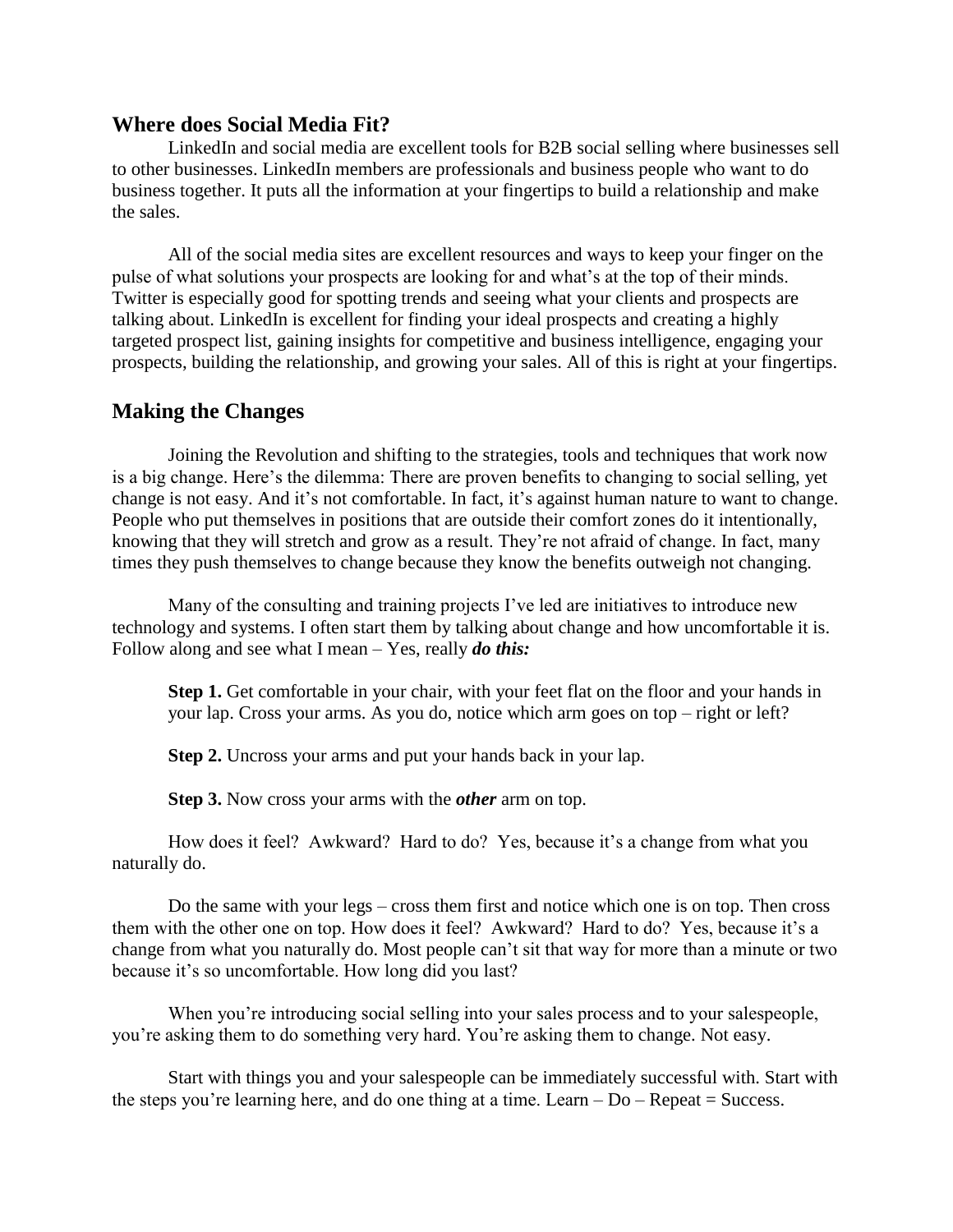#### **Which is the Best Social Media Site?**

Many of my clients ask me, "Which is the best social networking site?"

The answer: It depends  $\dots$  The best site(s) for you are the one(s) where the people in your buyers are. To sell your products and services, you must be in front of your buyers and decision-makers. In the real estate business, it's "location, location, location." In sales and marketing, it's "frequency, frequency, frequency." They must see you often, see that you're the experts and know how your company is different from others they are considering so they choose to work with and buy from you.

If you concentrate primarily on LinkedIn because everyone else you know is, and your buyers are on Facebook or other sites, you're missing opportunities. Your buyers won't see you or engage with you enough to build a relationship or get to the point where they know, like and trust you if you're not where they are. That is, your K-L-T Triad isn't in place. Take the quiz on page 70 to find out if your K-L-T Triad foundation is in place.

You may have a presence on all the major social media sites, and participate equally on all of them rather than the one or two where your buyers are. If so, you're also missing opportunities. Your social media analytics and results they show will give you the best indication of where to concentrate to get the best results.

#### *The New Social Selling Revolution Blueprint* **= Closing More Sales, More Easily**

Social selling and social media are powerful tools. When you follow my *Social Selling Revolution Blueprint*, you can:

- $\checkmark$  Increase your sales
- $\checkmark$  Generate leads and prospects
- $\checkmark$  Engage our prospects
- $\checkmark$  Break into new vertical markets
- $\checkmark$  Get in the door to new companies.
- $\checkmark$  Open the door to opportunities.
- $\checkmark$  Quickly find and reach your decision-makers
- $\checkmark$  Bypass the gatekeeper there's no gatekeeper on LinkedIn
- $\checkmark$  Leverage the business relationships you already have
- $\checkmark$  Penetrate accounts in-depth for more sales to existing clients
- $\checkmark$  Facilitate face-to-face meetings
- $\checkmark$  Get quality referrals that turn into business
- $\checkmark$  Have a steady stream of opportunities at our fingertips
- $\checkmark$  Position your company go-to experts so clients come to us
- $\checkmark$  Increase our sales
- $\checkmark$  Streamline our sales. And more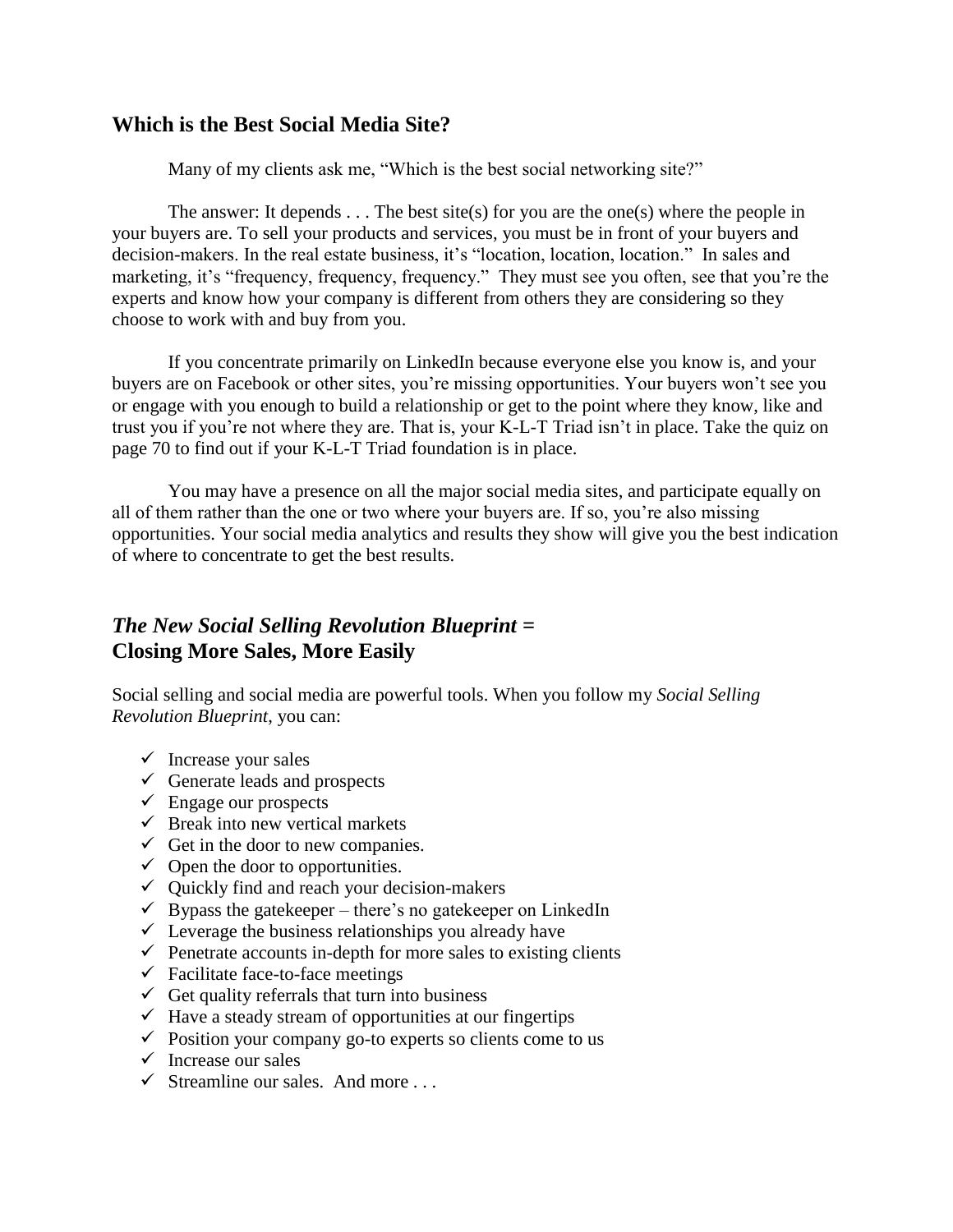Is social selling the "Magic Bullet" -- the *one* thing that will make buyers knock at your door and buy from you? In a word, "No".

There is no "Magic Bullet" or the one answer to everything. Top sellers do lead generation and prospecting, make phone calls, have sales visits, articulate their message and the value that their solutions provides, make sales presentations, build the relationship, and close the sale. They've done that for years, even before social media. Social selling incorporates the best of social media into your sales process. You still follow your process.

For example, your buyers have an idea of the challenges their company faces, and an idea of what they're looking for as a solution. They're also open to new ideas. If you as a salesperson show them the value of your products and services, and why your company, products and services are the best for them, they'll buy from you.

It's your responsibility as salespeople to show them the value – the positive, bottom-line difference that your products and services will bring to them and their business. It means telling your story in a way that paints a picture in their mind so they visualize how your solution will solve their challenges and enhance their situation and goals. Your buyers are looking for *solutions*. You must position your company, products and services as their best solution. And position yourself and your company as the go-to expert and trusted advisor that they can count on. Social media is a valuable tool to do that.

#### **The K-L-T-Triad**

The K-L-T Triad is the foundation of social selling. It's a major reason your buyers buy from you and your company because people buy from people they know, like and trust. When your K-L-T Triad is in place, your buyers and clients Know, Like and Trust you and your company.

Social media and social selling won't change that. They give you the opportunity to build relationships and also build that trust. Here's how to do that:

- $\checkmark$  Know and understand the business challenges of your clients, potential clients and company decision-makers.
- $\checkmark$  Know where they are in the decision and sales cycle.
- $\checkmark$  Know how your products and services are solutions for them.
- $\checkmark$  Know the business value of your products and services, and articulate it clearly.
- $\checkmark$  Find out what they like in terms of companies, products, services and people, and provide those as part of your relationship and solutions
- $\checkmark$  Give them a business solution, and then ...
- $\checkmark$  Find and reach the decision-makers in your target companies, and then ...
- $\checkmark$  Refer and introduce other people to them and to others in your network.
- $\checkmark$  Build relationships with them.
- $\checkmark$  Build trust by being straightforward, really helping them, and being consistent.

Take the quiz on page 84 to find out if your K-L-T Triad foundation is in place.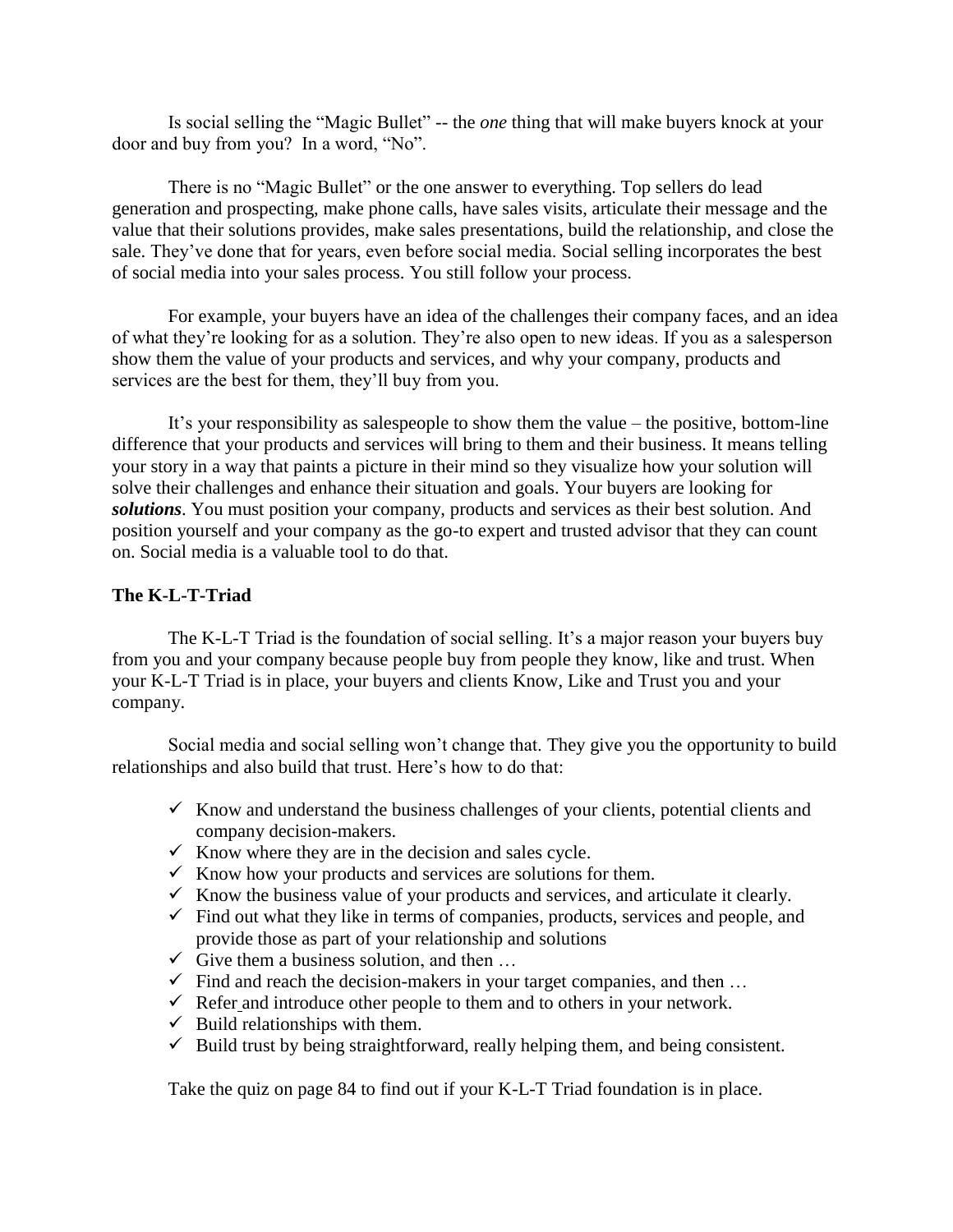#### **Real-life Success Stories**

How are people really using LinkedIn to boost their sales? There are many real-life success stories.

#### **From a Stranger and a Salesperson to a Client**

One of my favorite LinkedIn success stories is an account executive with a public radio station in New York. She called the director of an organization to talk to him about underwriting one of their programs. She called and left a voicemail, and another. She called again, and again, each time leaving a voicemail. He never returned her calls.

Then one day she went to LinkedIn, and looked up his profile. She found out that they went to the same university. She called him back, and this time said, "I see we both went to the same university", and used the nickname of the university that only people who went there would recognize. He called her back immediately, and they're now working together. In one brief phone call, she went from being a stranger and a salesperson to being someone with a connection – worth listening to, and then a client.

#### **The New Social Selling Revolution: A Game Changer**

Social media has started a new revolution in selling that few salespeople, account executives, account managers and professionals know how to tap into. That's why I wrote this book. In it, you'll learn how to easily contact key decision-makers, quickly build trust, credibility and rapport, and close more sales, more easily.

That means you'll never again make another cold call or feel rejected.

You'll save time, be happier in your job, improve your self-confidence and boost your sales as much as 10-fold.

*The New Social Selling Revolution: Change the Way You Sell* (available at [www.JanWallen.com](http://www.janwallen.com/) and [www.Amazon.com\)](http://www.amazon.com/) is for salespeople and entrepreneurs who want **more sales** and more clients, **more easily**. You'll learn my *Social Selling Blueprint* -- **the only 5 things you need to know** to sell in the social media world: Generate leads, Get through to your buyers, Engage your prospects, Build real relationships and Gather competitive intelligence in order to close more sales -- with LinkedIn, Twitter, Facebook, Google +, YouTube, Pinterest, Instagram and Vine.

This book is perfect for entrepreneurs and salespeople in B2B sales, Insurance, Accounting, Financial Services, Attorneys and Real Estate.

**There's a discount for quantity purchases**, which makes this a very affordable way to gift your sale team members with a roadmap to what they need to know in the new social media world.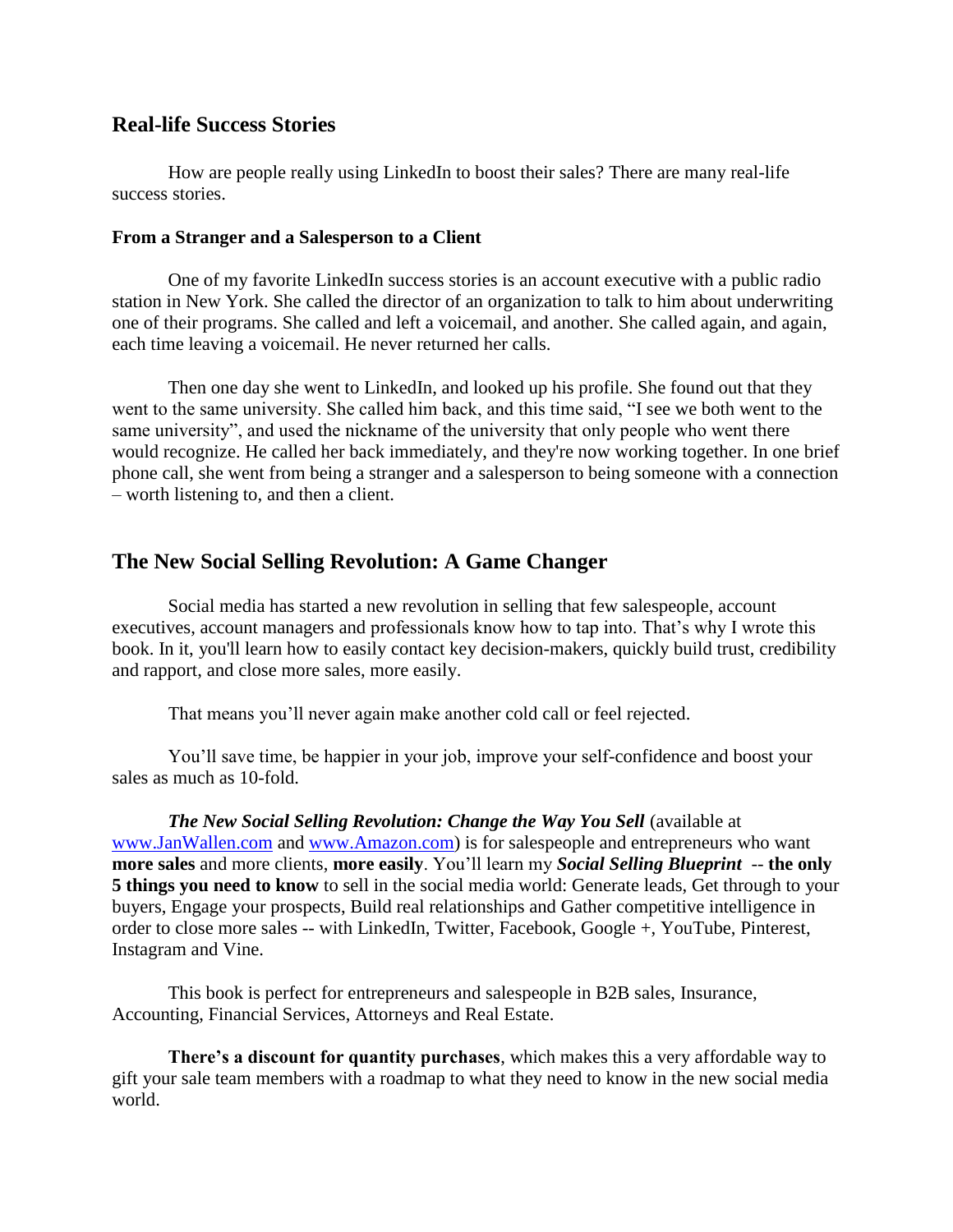I'll be glad to send you and/or anyone else a review copy of the ebook or a softcover copy (no charge). Similarly, I would be delighted to discuss an opportunity to purchase one or both books together in bulk and at a discount, with the appropriate individuals. Who shall I send the review copy to?

For quantity purchases, contact Quantity Purchases at: [info@janwallen.com](mailto:info@janwallen.com) and put Quantity in the Subject line.

Dedicated to your Success.

Warmly,

**Jan** (203) 545-6104



[Turn Your Connections Into Clients Now](http://janwallen.com/ebooks/) -- You'll never again need to make another cold call or feel rejected. You'll save time, be happier and spend less time in your work because you're selling more, improve your self-confidence by selling more, and boost your sales as much as 10 fold.

Jan Wallen Online Networking Experts [www.JanWallen.com](http://www.janwallen.com/) (203) 545-6104 [Connect on LinkedIn](http://www.linkedin.com/in/janwallen) Follow me on Twitter: @TheJanWallen

Let's connect. Tell me you read my book.

I invite you to connect with me on LinkedIn [\(http://www.linkedin.com/in/janwallen\)](http://www.linkedin.com/in/janwallen). Follow me on Twitter (@thejanwallen) Friend me on Facebook [\(www.Facebook.com/TheJanWallen\)](http://www.facebook.com/TheJanWallen) Follow me / Add me to your Circles on Google+